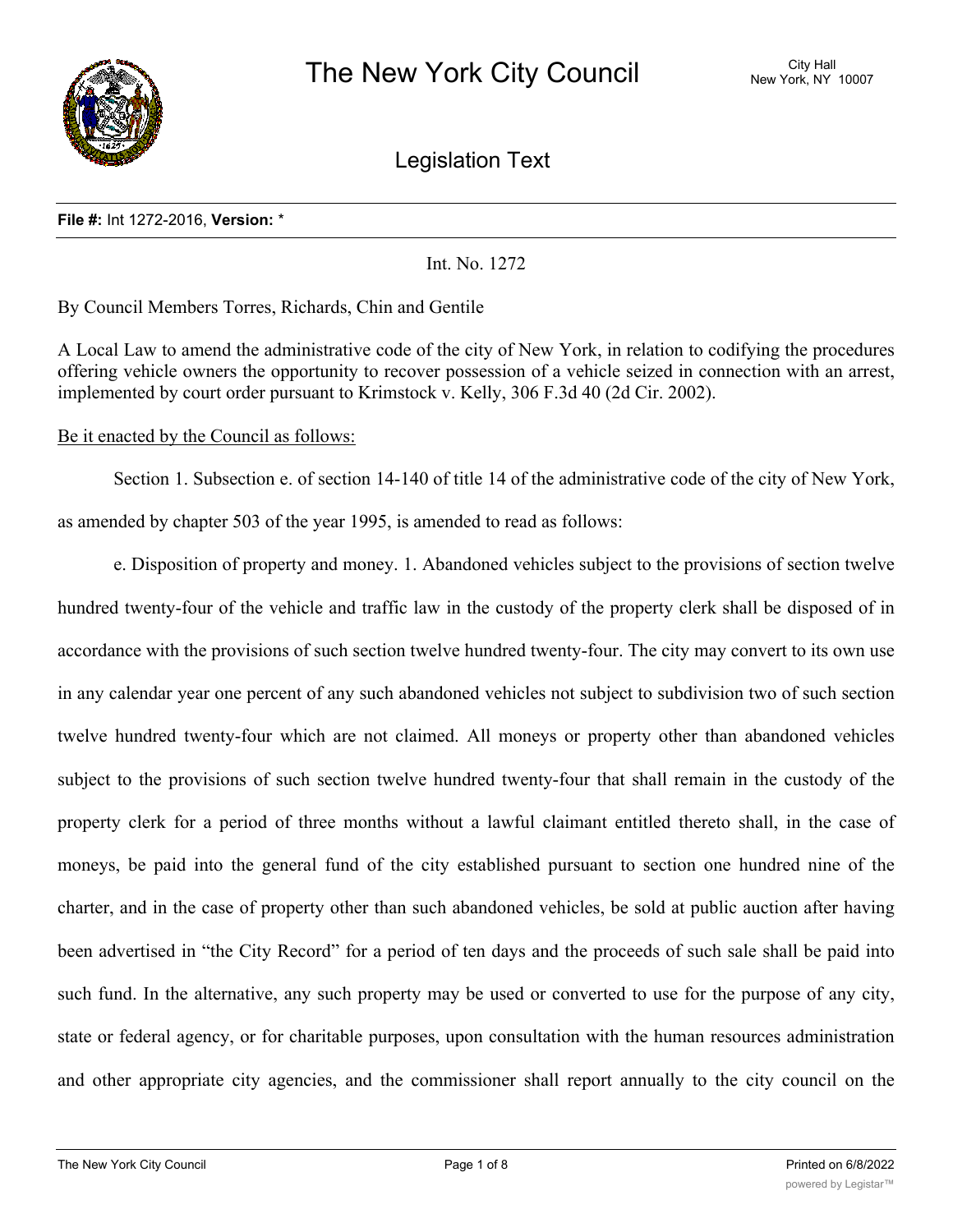distribution of such property. Notwithstanding the foregoing, all property or money of a deceased person that shall come into the custody of the property clerk shall be delivered to a representative of the estate of such decedent and if there be no such representative, to the public administrator of the county where the decedent resided. Where moneys or property have been unlawfully obtained or stolen or embezzled or are the proceeds of crime or derived through crime or derived through the conversion of unlawfully acquired property or money or derived through the use or sale of property prohibited by law from being held, used or sold, or have been used as a means of committing crime or employed in aid or in furtherance of crime or held, used or sold in violation of law, or are the proceeds of or derived through bookmaking, policy, common gambling, keeping a gambling place or device, or any other form of illegal gambling activity or have been employed in or in connection with or in furtherance of any such gambling activity, a person who so obtained, received or derived any such moneys or property, or who so used, employed, sold or held any such moneys or property or permitted or suffered the same to be used, employed, sold or held, or who was a participant or accomplice in any such act, or a person who derives his or her claim in any manner from or through any such person, shall not be deemed to be the lawful claimant entitled to any such moneys or property except that as concerns any vehicle seized in the manner provided for in subdivision a of section 14-140.1. [except that] [a]As concerns any vehicle taken into custody in the manner provided for in subdivision b of section 20-519 of the code, the authorized tow company shall receive from the department the cost of towing and storage as provided under subdivision c of section 20-519.

2. The commissioner, however, where the property consists of any property that has been used as a means of committing crime or employed in aid or in furtherance of crime or held, used or sold in violation of law, or gambling apparatus or any property employed in or in connection with or in furtherance of any gambling activity, or burglar tools of any description, or firearms, cartridges or explosives, or armored or bullet -proof clothing or motor vehicles, or instruments, articles or medicines for the purpose of procuring abortion or preventing conception, or wines, fermented liquors and other alcoholic beverages and the receptacles thereof,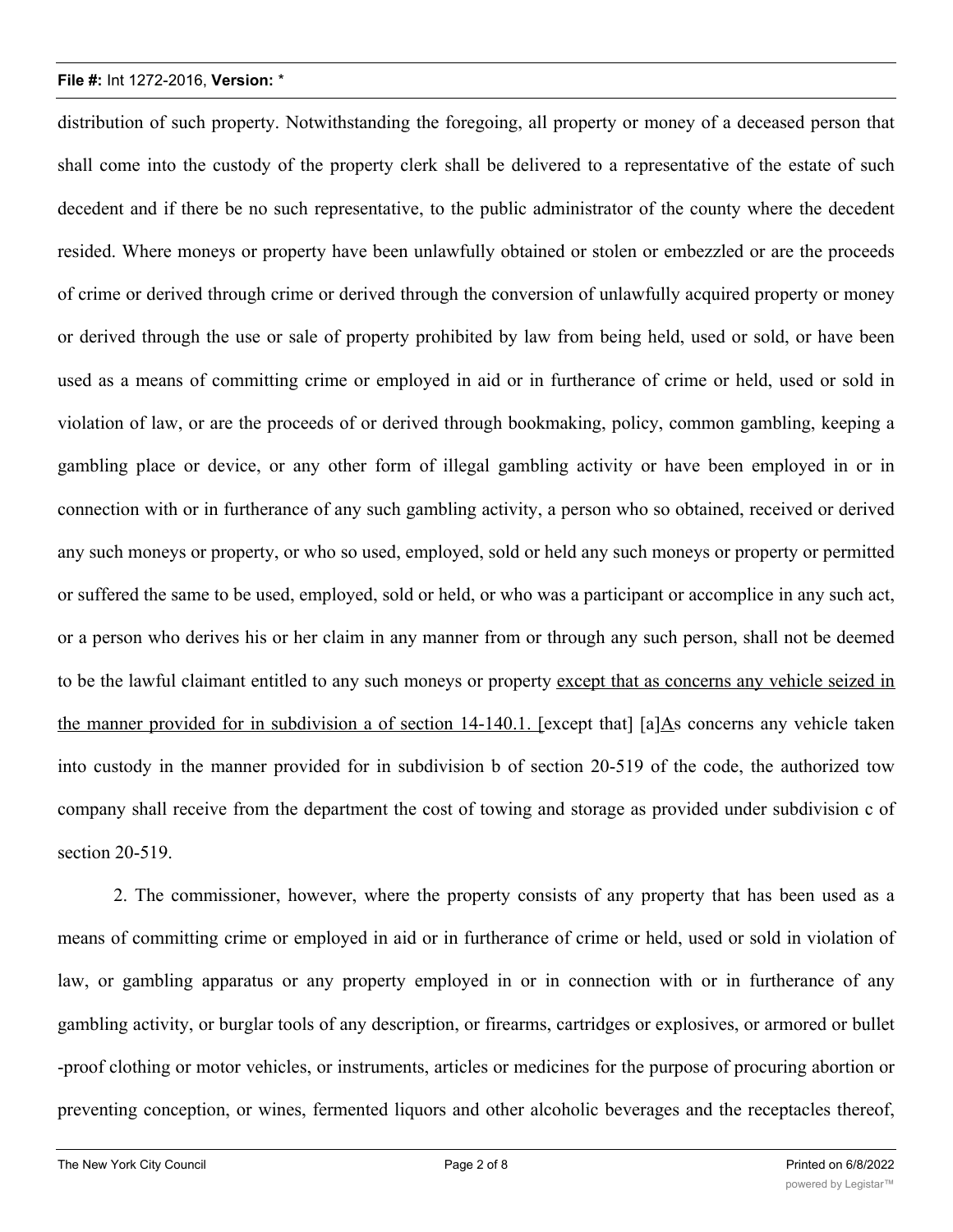or soiled, bloody or unsanitary clothing, or solids and liquids of unknown or uncertain composition, or opium, morphine, heroin, cocaine or any of its admixtures or derivatives, and other narcotics, or hypodermic syringes and needles, or obscene pictures, prints, books, publications, effigies or statues, or any poisonous, noxious, or deleterious solids or liquids, or any property which in the opinion of the commissioner, is of slight value or the sale of which might result in injury to the health, welfare or safety of the public, may direct and empower the property clerk to destroy each and every article of such nature, subject to the procedures enumerated in section 14-140.1. If, in the opinion of the commissioner, any such property may be used or converted to use for the purpose of the department or any city, state or federal agency, such property may in the discretion of the commissioner be used or converted to use for any such purpose, and the same need not be sold or destroyed as in this section provided, subject to the procedures enumerated in section 14-140.1.

§2. Title 14 of the administrative code of the city of New York is amended by adding a new section 14- 140.1 to read as follows:

§14-140.1 Hearing to contest the seizure of a vehicle. a. Definitions. For the purposes of this section, the following terms have the following meanings:

Claimant. The term "claimant" means the person from whom a vehicle was seized by the police department, if that person was then in lawful possession of the vehicle, or the owner if different from such person, who is seeking the return of such vehicle.

b. Right to a hearing to contest the seizure of a vehicle. Following the seizure of a vehicle, at the time of the driver's arrest, as evidence of a crime or as the instrumentality of a crime, a claimant, entitled to possession of such vehicle, may contest such seizure at a hearing to be held at the office of administrative trials and hearings pursuant to its rules of practice, to the extent such rules are not in conflict with the terms of this section. Such hearing will provide the claimant with an opportunity to be heard, either in person or through counsel, as to the following issues: (i) whether probable cause existed for the arrest of the vehicle operator; (ii) whether it is likely that the city will prevail in an action to forfeit the vehicle; and (iii) whether it is necessary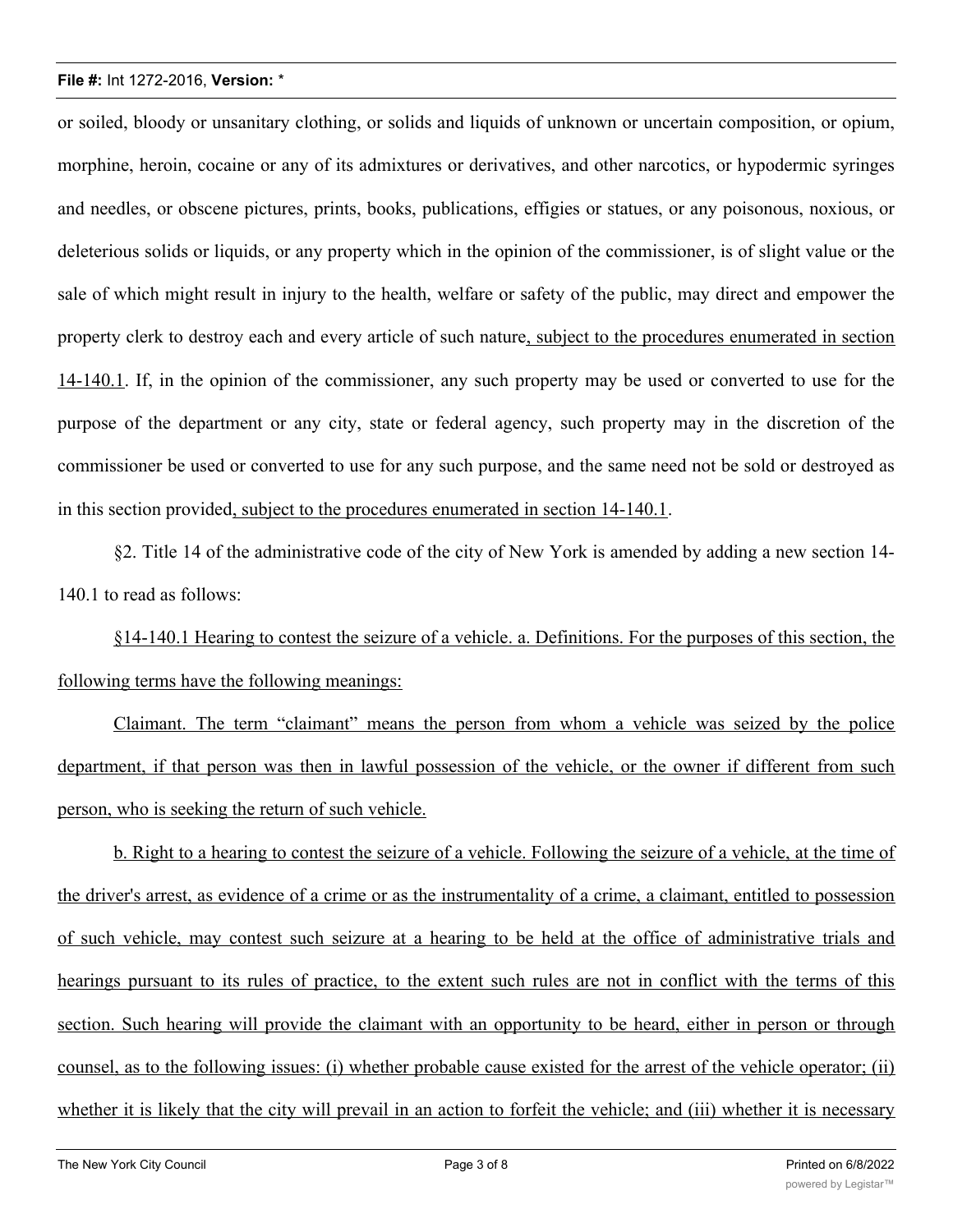that the vehicle remain impounded in order to ensure its availability for a judgment of forfeiture. The burden of proof by a preponderance of the evidence as to these issues will be upon the police department, and the office of administrative trials and hearings judge may consider such hearsay and other evidence as that judge may consider reliable. The office of administrative trials and hearings judge will decide those issues by a statement of findings on the record, or by a written statement to be made a matter of record, not later than 3 business days following the close of evidence and the completion of argument, if any, at the hearing, unless both parties have consented on the record or in writing to extend the time for such statement. Absent a timely finding by the office of administrative trials and hearings judge that the police department has met the burden of proof as to the issues at the hearing, the vehicle shall be released to the claimant within 10 days without prejudice to further proceedings, including a forfeiture proceeding. Any decision made by an office of administrative trials and hearings judge shall not be binding in any way upon the criminal or supreme court in any proceeding. Likewise, any legal or factual theory advanced at hearing before the office of administrative trials and hearings by the prosecution or police department shall not be binding, nor limiting in any way, upon any decision, trial strategy or issue advanced in the criminal or supreme court.

c. Notice of the right to a hearing. The police department shall provide notice of the right to a hearing at the time of seizure by attaching to the voucher provided to the person from whom a vehicle is seized a notice in English and Spanish as set forth below. In addition, a copy of the notice will also be sent by mail to the registered and titled owner of the vehicle within 5 business days after the seizure. The notice will appear in type at least as large as the largest entry elsewhere on the form, but in no event smaller than 8-point type, and will set forth the following:

(1) notice of the right to a hearing to retain the vehicle seized in connection with an arrest;

(2) the procedures for requesting a hearing, including the timeline for making the request, what information and documentation is required to make the request, where to submit the request, and the address of the location where the hearing will be held;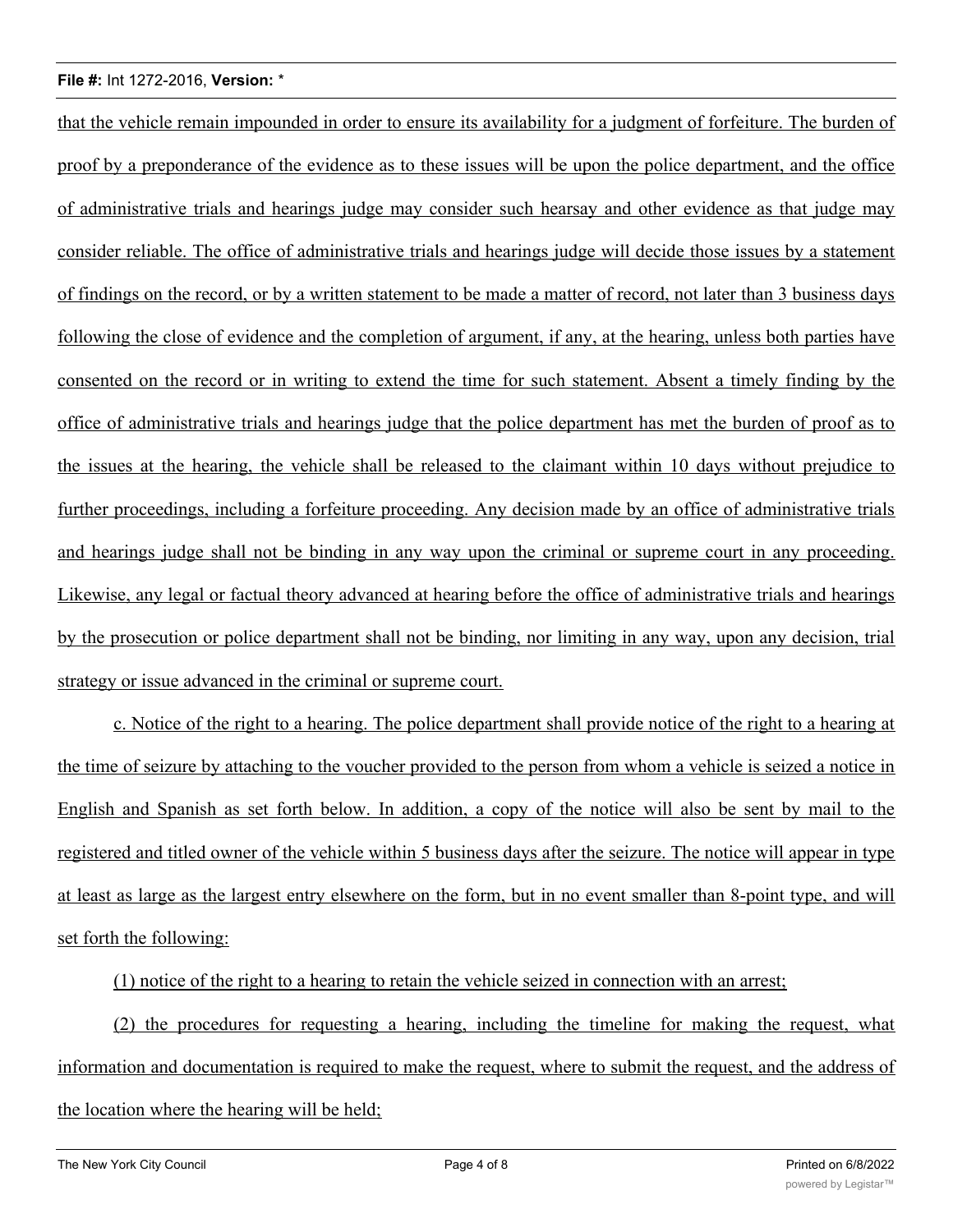(3) the factors the police department must prove in order to retain the vehicle, and the standard of proof;

(4) notice that in some instances, a vehicle may not be forfeited if its owner did not know or have reason to know that the vehicle would be used in the commission of a crime.

d. Demand for a hearing. The claimant of a seized vehicle has the right to a hearing at the office of administrative trials and hearings, which will commence on a date and at a time, as fixed by the police department within 10 business days after receipt by the police department of a written demand for such a hearing on the form to be provided by the police department and in accordance with the instructions set forth thereon, unless the date for such hearing shall have been extended by the office of administrative trials and hearings upon a showing of good cause by either party. If the police department receives more than one such written demand, the timing of the hearing will be governed by the receipt of the first such written demand. If a written demand is mistakenly directed to the district attorney, the district attorney shall immediately forward such demand to the police department. The police department will notify the office of administrative trials and hearings, the claimant and the relevant district attorney of the date of the hearing in a notice to be sent by mail, email, or fax within 2 business days after receipt of the written demand for a hearing, to the addresses specified for such notice by the claimant and the district attorney. The notification will provide to the claimant the address and telephone number of the office of administrative trials and hearings, and will comply with the specificity requirements for a petition as stated in section1-22 of chapter 1 of title 48 of the rules of the city of New York. It will also state that in situations where a court has determined that the vehicle is needed as evidence in a criminal proceeding, including any appeals in any such proceeding, the hearing may not be held and the vehicle may not be released during the period the vehicle is so needed.

e. Who may appear at the hearing. Only 1 person or entity may appear as claimant at the hearing, and preference shall be given to the registered owner of the vehicle.

f. Review of the hearing decision. The decision of the office of administrative trials and hearings judge will be subject to review in New York state supreme court, but the filing of an action in that court does not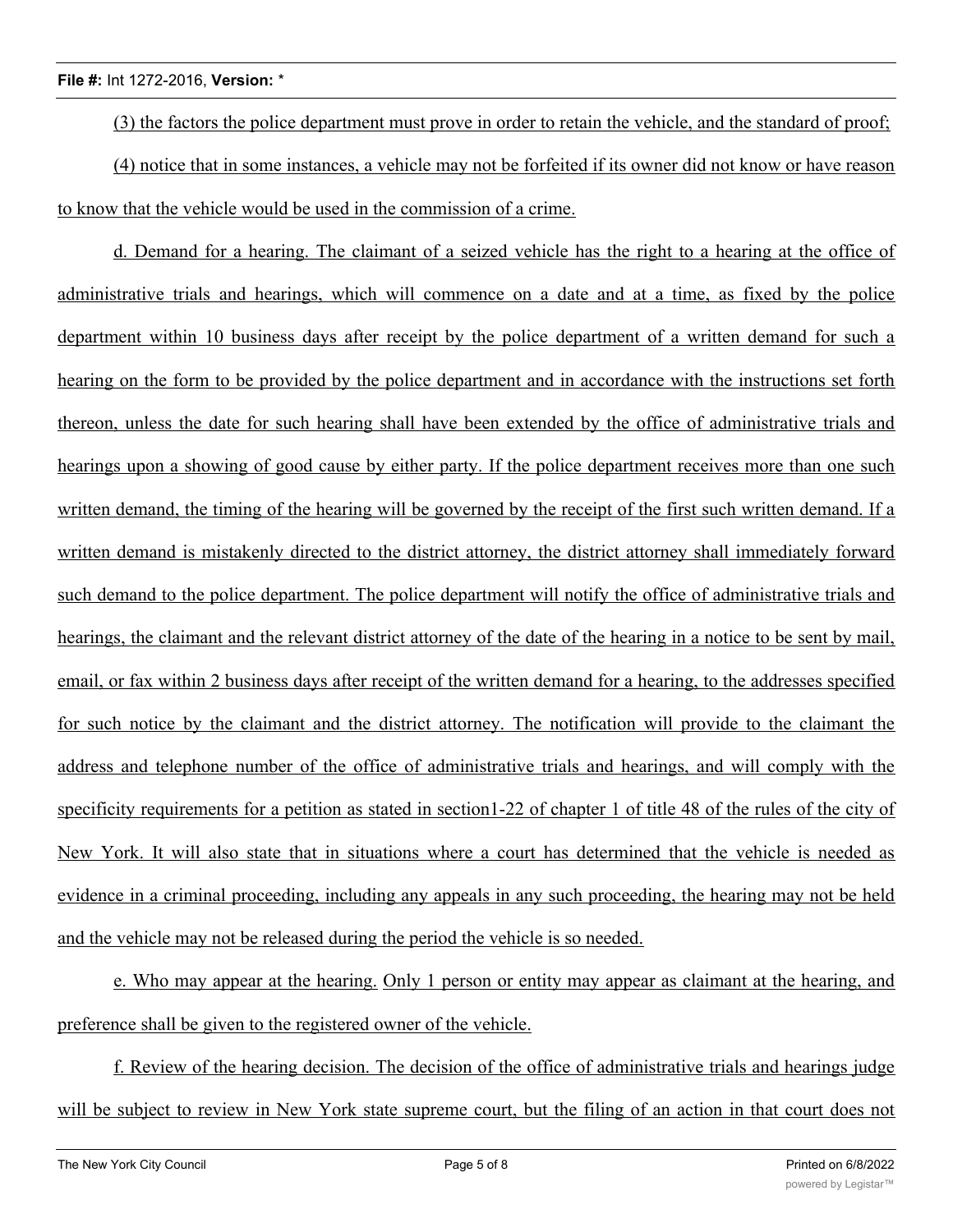affect the claimant's right to a hearing before the office of administrative trials and hearings or to release of the seized vehicle in the event that the police department is found not to have satisfied the burden of proof at such hearing.

g. Retention orders. 1. If the vehicle is seized as evidence of a crime, either the person from whom the vehicle was seized, if in lawful possession of the vehicle, or its owner, if different from such person, may make a demand for a written statement from the prosecutor that retention of the vehicle as evidence is not necessary. The demand may be either in the form of a request for a hearing as provided in subdivision d, or by a written demand for a release made directly to the office of the district attorney prosecuting the criminal case.

2. The district attorney shall respond in writing no later than 7 days after receipt of a request. If the district attorney decides that continued retention of the vehicle is not necessary for the criminal case, the district attorney shall serve a written statement to that effect on the person who made the demand. If the district attorney seeks to retain the vehicle as evidence for the criminal case, an application for a retention order must be made during the 7 day period before a judge with jurisdiction over the criminal case.

3. The application for a retention order shall be supported by an affirmation from an assistant district attorney familiar with the case. The application may be made ex parte. It must refer to this section and the standards laid out in paragraph 4 of this subdivision.

4. The judge before whom the application is made may issue the retention order if the affirmation, citing facts particular to the individual case, makes a sufficient showing that: (i) specific facts about the condition of the vehicle at the time of seizure may be relevant in the criminal case; and (ii) there are no reasonable means other than impoundment, such as photographing or testing, to preserve the evidentiary value of the vehicle for presentation to the trier of fact. If the judge ruling on the motion finds that photographing, testing, or other means are sufficient to preserve the evidence, the judge may order the vehicle to be retained for a period of time sufficient to allow law enforcement to complete such photographing, testing, or other means. The identification of evidentiary purposes of the vehicle in the prosecutor's affirmation may not be used to restrict the prosecution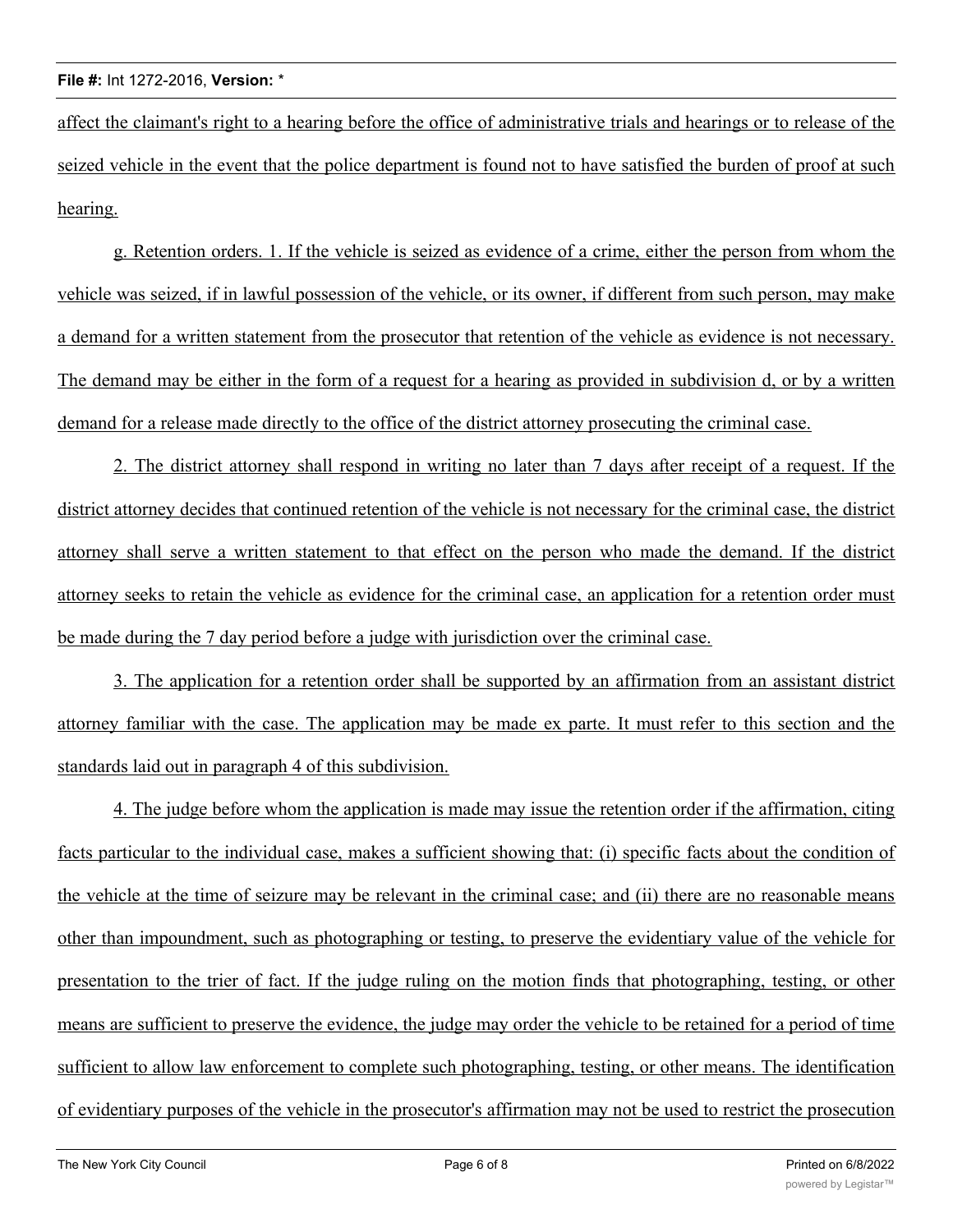from making arguments in a later proceeding based on other theories.

5. An order authorizing retention of the vehicle must be served by the district attorney within 10 days following the demand upon the person who made the demand. If such an intervening retention order is issued, a hearing will not be held during the pendency of the retention order. An order denying the retention of the vehicle must likewise be served within 10 days of the date of the order upon the person who made the demand.

6. The person who made the demand may move to vacate or amend the retention order within 10 days following the receipt thereof. Service of such motion must be made in person or by registered or certified mail on the district attorney and on the defendant in the criminal case, if the defendant is a different person than the individual who made the demand. A hearing shall be held within 30 days of service of the motion. The hearing shall address the legitimacy and the necessity of the continued impoundment of the vehicle as evidence, and may not be used to obtain premature or unwarranted discovery for the defendant in the criminal case. The judge ruling on the motion may set a date, not to exceed 30 days from the date of the order, by which the police department shall release the vehicle, unless continued impoundment is otherwise authorized by law. The judge ruling on the motion may condition vacatur or amendment of the retention order on a waiver by the defendant in the criminal case of any factual claim or defense relating to the condition of the vehicle when seized. Such waiver, if given, will bind the defendant throughout the pendency of the criminal matter.

7. Upon presentation to the police department of a written statement from a prosecutor that a vehicle is not needed as evidence, a written denial by a court of an application for a retention order, or an order vacating a retention order, the police department must, within 30 days, release the vehicle to the person who made the demand, unless continued impoundment of the vehicle is otherwise authorized by law. If the police department seeks at this time continued impoundment of the vehicle as an instrumentality of a crime, the police department shall provide notice as set forth in subdivision c of this section.

§3. This local law shall take effect 90 days after it becomes law, except that the department may promulgate any rules and regulations necessary to implement this local law on or before its effective date.